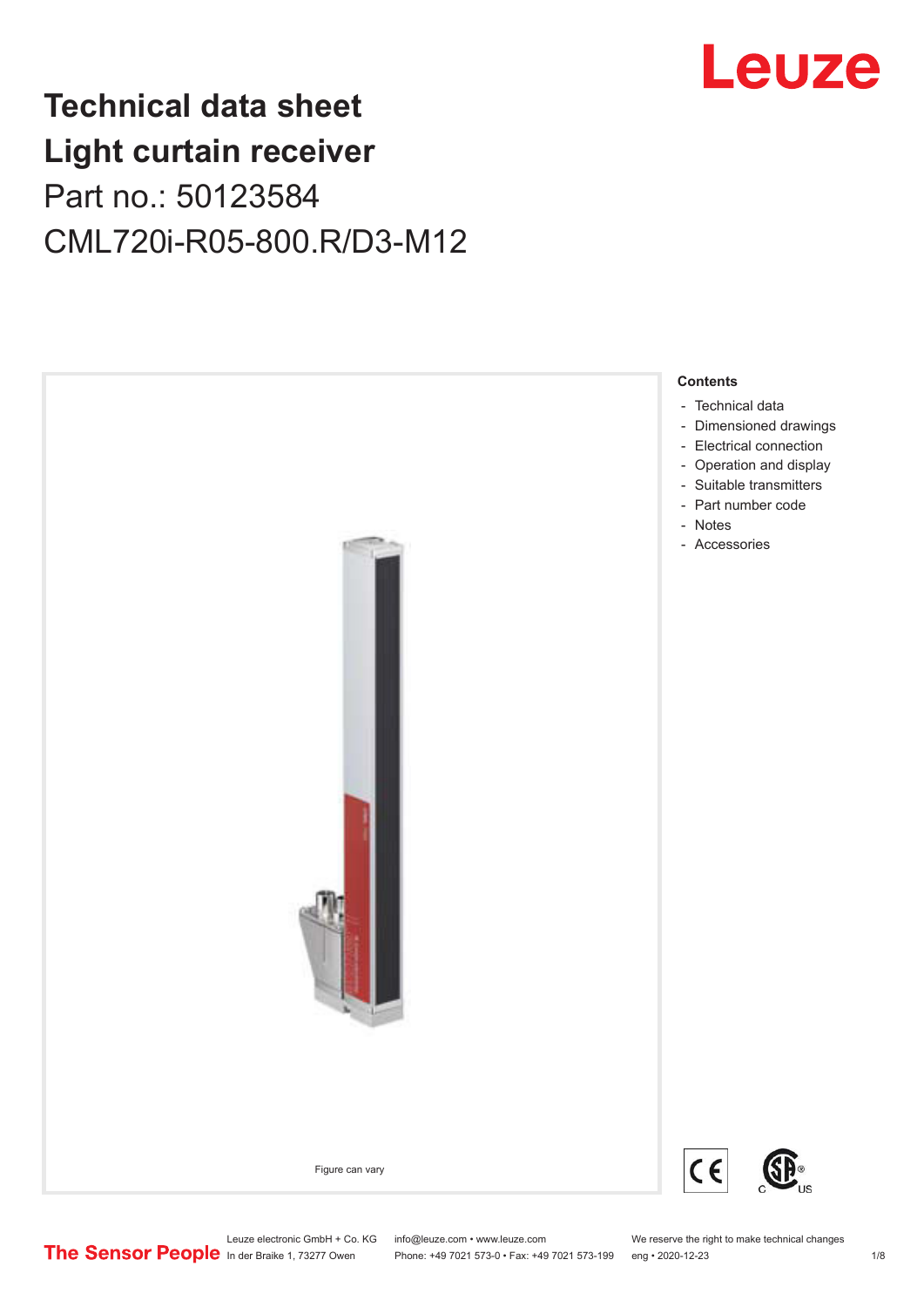### <span id="page-1-0"></span>**Technical data**

# **Leuze**

| <b>Basic data</b>                              |                                                                                                             |
|------------------------------------------------|-------------------------------------------------------------------------------------------------------------|
| <b>Series</b>                                  | 720                                                                                                         |
| <b>Operating principle</b>                     | Throughbeam principle                                                                                       |
| Device type                                    | Receiver                                                                                                    |
| <b>Contains</b>                                | Accessories for the use of the BT-2R1                                                                       |
| Application                                    | Object measurement                                                                                          |
| <b>Special version</b>                         |                                                                                                             |
| <b>Special version</b>                         | Crossed-beam scanning                                                                                       |
|                                                | Diagonal-beam scanning                                                                                      |
|                                                | Parallel-beam scanning                                                                                      |
| <b>Optical data</b>                            |                                                                                                             |
| Operating range                                | Guaranteed operating range                                                                                  |
| <b>Operating range</b>                         | 0.13.5m                                                                                                     |
| <b>Operating range limit</b>                   | Typical operating range                                                                                     |
| <b>Operating range limit</b>                   | 0.14.5m                                                                                                     |
| <b>Measurement field length</b>                | 800 mm                                                                                                      |
| <b>Number of beams</b>                         | 160 Piece(s)                                                                                                |
| Beam spacing                                   | 5 <sub>mm</sub>                                                                                             |
|                                                |                                                                                                             |
| Measurement data                               |                                                                                                             |
| Minimum object diameter                        | $10 \text{ mm}$                                                                                             |
| <b>Electrical data</b>                         |                                                                                                             |
| <b>Protective circuit</b>                      | Polarity reversal protection                                                                                |
|                                                | Short circuit protected                                                                                     |
|                                                | <b>Transient protection</b>                                                                                 |
|                                                |                                                                                                             |
| Performance data                               |                                                                                                             |
| Supply voltage U <sub>B</sub>                  | 18  30 V, DC                                                                                                |
| <b>Residual ripple</b>                         | 0  15 %, From U <sub>B</sub>                                                                                |
| <b>Open-circuit current</b>                    | 0  215 mA, The specified values refer<br>to the entire package consisting of trans-<br>mitter and receiver. |
|                                                |                                                                                                             |
| Inputs/outputs selectable                      |                                                                                                             |
| Output current, max.                           | 100 mA                                                                                                      |
| Input resistance                               | $6,000 \Omega$                                                                                              |
| Number of inputs/outputs selectable 2 Piece(s) |                                                                                                             |
| Type                                           | Inputs/outputs selectable<br>DC                                                                             |
| Voltage type, outputs                          |                                                                                                             |
| Switching voltage, outputs                     | Typ. $U_{\rm B}$ / 0 V                                                                                      |
| Switching voltage, inputs                      | high: $\geq 6V$                                                                                             |
|                                                | $low: \leq 4V$                                                                                              |
| Input/output 1                                 |                                                                                                             |
| Activation/disable delay                       | 1 <sub>ms</sub>                                                                                             |
|                                                |                                                                                                             |
| <b>Timing</b>                                  |                                                                                                             |
| <b>Cycle time</b>                              | 5.2 ms                                                                                                      |
| Response time per beam                         | $30 \mu s$                                                                                                  |
| Interface                                      |                                                                                                             |
| Type                                           | RS 485 Modbus                                                                                               |
| <b>RS 485</b>                                  |                                                                                                             |
| <b>Function</b>                                | Process                                                                                                     |

| <b>Service interface</b>                    |                              |
|---------------------------------------------|------------------------------|
| Type                                        | IO-Link                      |
|                                             |                              |
| <b>IO-Link</b>                              |                              |
| <b>Function</b>                             | Configuration via software   |
|                                             | Service                      |
| <b>Connection</b>                           |                              |
| <b>Number of connections</b>                | 2 Piece(s)                   |
| <b>Plug outlet</b>                          | Rear side                    |
|                                             |                              |
| <b>Connection 1</b>                         |                              |
| <b>Function</b>                             | Configuration interface      |
|                                             | Connection to transmitter    |
|                                             | Signal IN                    |
|                                             | Signal OUT                   |
|                                             | Voltage supply               |
| Type of connection                          | Connector<br>M12             |
| <b>Thread size</b>                          | Male                         |
| <b>Type</b><br><b>Material</b>              |                              |
|                                             | Metal                        |
| No. of pins                                 | 8-pin<br>A-coded             |
| Encoding                                    |                              |
| <b>Connection 2</b>                         |                              |
| <b>Function</b>                             | <b>BUS IN</b>                |
|                                             | <b>BUS OUT</b>               |
| <b>Type of connection</b>                   | Connector                    |
| <b>Thread size</b>                          | M12                          |
| Type                                        | Female                       |
| <b>Material</b>                             | Metal                        |
| No. of pins                                 | 5-pin                        |
| Encoding                                    | B-coded                      |
|                                             |                              |
| <b>Mechanical data</b>                      |                              |
| Design                                      | Cubic                        |
| Dimension (W x H x L)                       | 29 mm x 35.4 mm x 823 mm     |
| <b>Housing material</b>                     | Metal<br>Aluminum            |
| <b>Metal housing</b><br>Lens cover material | Plastic                      |
| Net weight                                  |                              |
| <b>Housing color</b>                        | $1,050$ g<br>Silver          |
| Type of fastening                           | Groove mounting              |
|                                             | Via optional mounting device |
|                                             |                              |
| <b>Operation and display</b>                |                              |
| Type of display                             | LED                          |
|                                             | OLED display                 |
| <b>Number of LEDs</b>                       | 2 Piece(s)                   |
| Type of configuration                       | Software                     |
|                                             | Teach-in                     |
| <b>Operational controls</b>                 | Membrane keyboard            |
|                                             |                              |
| <b>Environmental data</b>                   |                              |
| Ambient temperature, operation              | $-3060 °C$                   |
| Ambient temperature, storage                | $-40$ 70 °C                  |
|                                             |                              |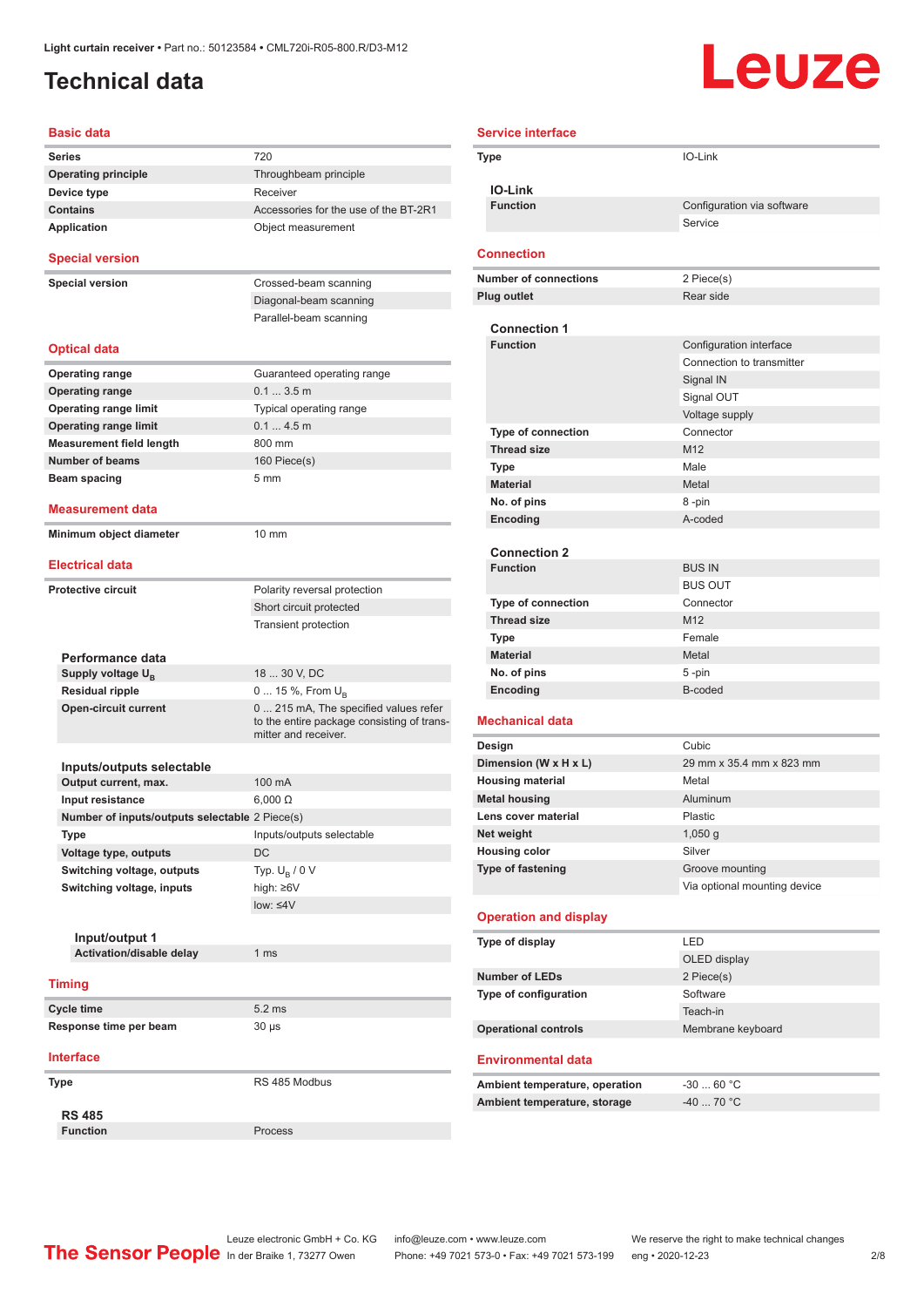## **Technical data**

# Leuze

#### **Certifications**

| Degree of protection     | IP 65         |
|--------------------------|---------------|
| <b>Protection class</b>  | Ш             |
| <b>Certifications</b>    | c CSA US      |
| <b>Standards applied</b> | IEC 60947-5-2 |
|                          |               |

#### **Classification**

| <b>Customs tariff number</b> | 90314990 |
|------------------------------|----------|
| eCl@ss 5.1.4                 | 27270910 |
| eCl@ss 8.0                   | 27270910 |
| eCl@ss 9.0                   | 27270910 |
| eCl@ss 10.0                  | 27270910 |
| eCl@ss 11.0                  | 27270910 |
| <b>ETIM 5.0</b>              | EC002549 |
| <b>ETIM 6.0</b>              | EC002549 |
| <b>ETIM 7.0</b>              | EC002549 |
|                              |          |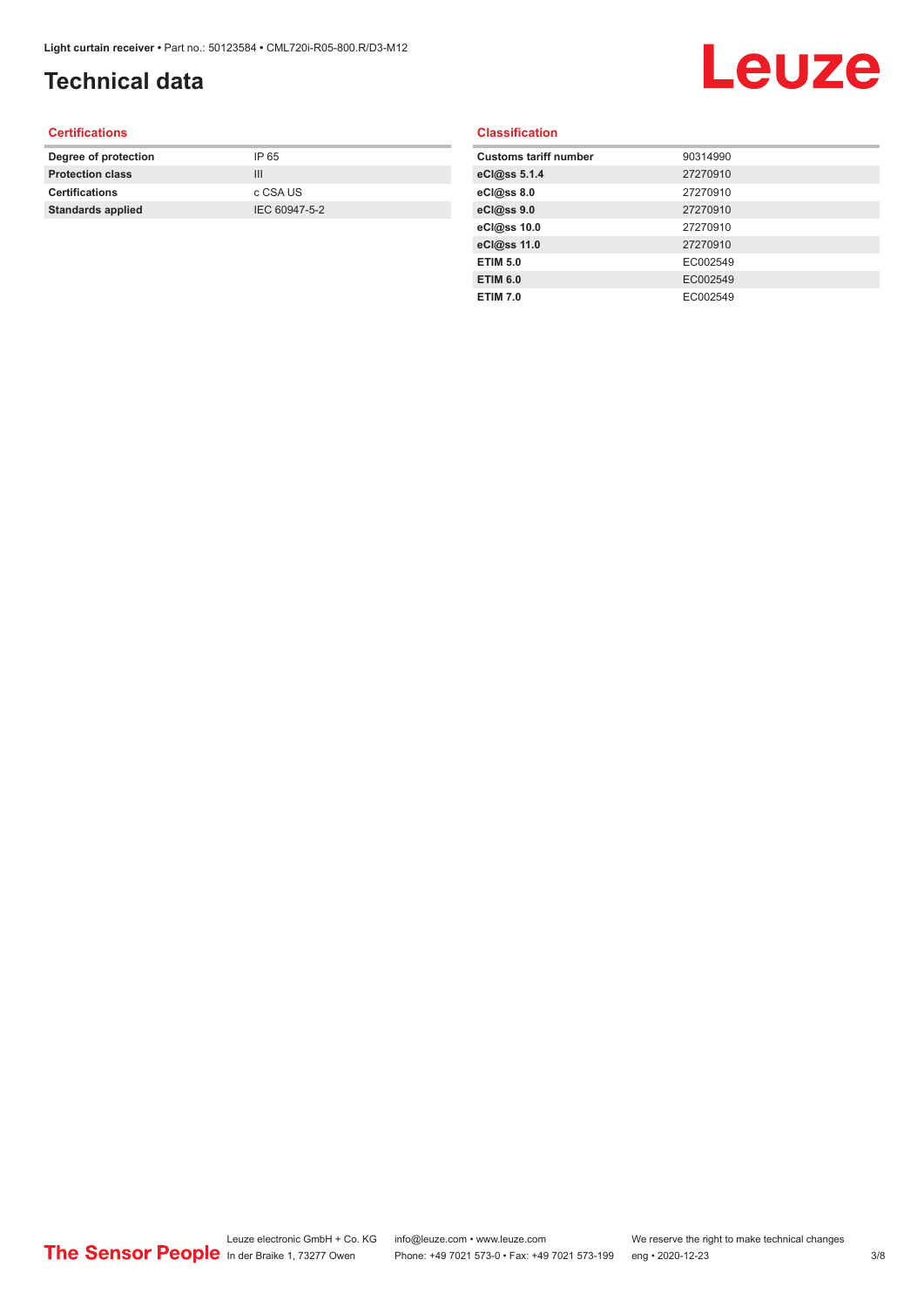#### <span id="page-3-0"></span>**Dimensioned drawings**

All dimensions in millimeters





F M6 thread G Fastening groove

- T Transmitter
- R Receiver
- Y 2.5 mm

Leuze electronic GmbH + Co. KG info@leuze.com • www.leuze.com We reserve the right to make technical changes<br>
The Sensor People in der Braike 1, 73277 Owen Phone: +49 7021 573-0 • Fax: +49 7021 573-199 eng • 2020-12-23 Phone: +49 7021 573-0 • Fax: +49 7021 573-199 eng • 2020-12-23 4/8

## **Leuze**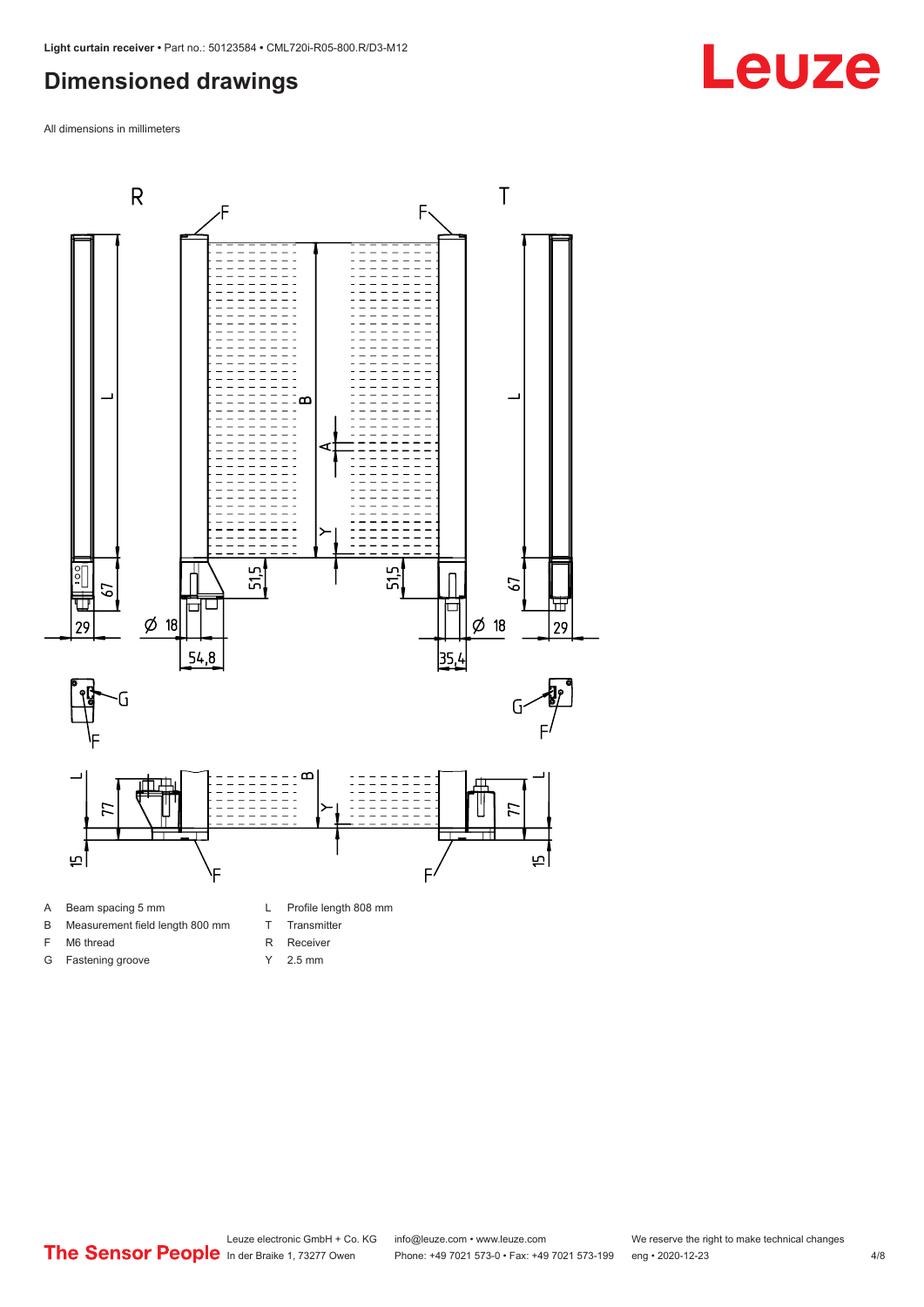#### <span id="page-4-0"></span>**Dimensioned drawings**





## **Electrical connection**

**Connection 1**

| <b>Function</b>    | Configuration interface   |
|--------------------|---------------------------|
|                    | Connection to transmitter |
|                    | Signal IN                 |
|                    | Signal OUT                |
|                    | Voltage supply            |
| Type of connection | Connector                 |
| <b>Thread size</b> | M12                       |
| <b>Type</b>        | Male                      |
| <b>Material</b>    | Metal                     |
| No. of pins        | 8-pin                     |
| Encoding           | A-coded                   |

#### **Pin Pin assignment**

| 1              | $V +$            |  |  |
|----------------|------------------|--|--|
| $\overline{2}$ | I/O <sub>1</sub> |  |  |
| 3              | <b>GND</b>       |  |  |
| $\overline{4}$ | IO-Link          |  |  |
| 5              | I/O <sub>2</sub> |  |  |
| 6              | RS 485 Tx+       |  |  |
| 7              | RS 485 Tx+       |  |  |
| 8              | <b>FE/SHIELD</b> |  |  |
|                |                  |  |  |



#### **Connection 2**

| <b>Function</b>    | <b>BUS IN</b>  |
|--------------------|----------------|
|                    | <b>BUS OUT</b> |
| Type of connection | Connector      |
| <b>Thread size</b> | M12            |
| <b>Type</b>        | Female         |
| <b>Material</b>    | Metal          |
| No. of pins        | $5 - pin$      |
| Encoding           | B-coded        |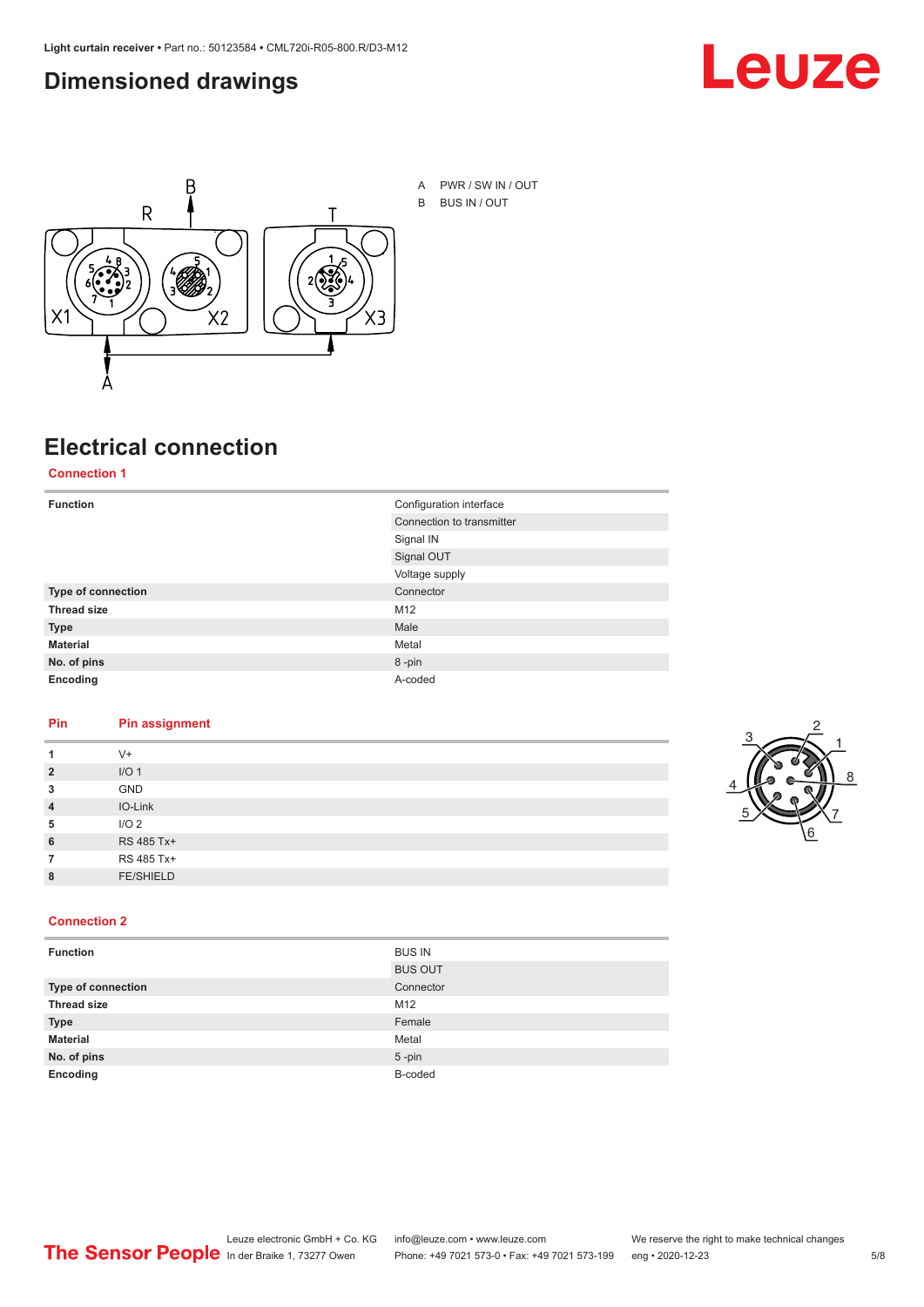## <span id="page-5-0"></span>**Electrical connection**

#### **Pin Pin assignment 1** V+ **2** Tx-**3** PB GND **4** Tx+ **5** FE/SHIELD 3 2 1 5 4



| <b>LED</b>     | <b>Display</b>           | <b>Meaning</b>                         |
|----------------|--------------------------|----------------------------------------|
|                | Green, continuous light  | Operational readiness                  |
|                | Green, flashing          | Teach / error                          |
| $\overline{2}$ | Yellow, continuous light | Light path free, with function reserve |
|                | Yellow, flashing         | No function reserve                    |
|                | Off                      | Object detected                        |

#### **Suitable transmitters**

| Part no. | <b>Designation</b>        | <b>Article</b>               | <b>Description</b>                                                          |
|----------|---------------------------|------------------------------|-----------------------------------------------------------------------------|
| 50119458 | CML720i-T05-800.R-<br>M12 | Light curtain<br>transmitter | Operating range: 0.1  3.5 m<br>Connection: Connector, M12, Rear side, 5-pin |

#### **Part number code**

Part designation: **CML7XXi-YZZ-AAAA.BCCCDDD-EEEFFF**

| <b>CML</b>  | <b>Operating principle</b><br>Measuring light curtain                                                                                     |
|-------------|-------------------------------------------------------------------------------------------------------------------------------------------|
| 7XXi        | <b>Series</b><br>720i: 720i series<br>730i: 730i series                                                                                   |
| Y           | Device type<br>T: transmitter<br>R: receiver                                                                                              |
| <b>ZZ</b>   | <b>Beam spacing</b><br>$05:5$ mm<br>10:10 mm<br>20:20 mm<br>40:40 mm                                                                      |
| <b>AAAA</b> | Measurement field length [mm], dependent on beam spacing                                                                                  |
| в           | Equipment<br>A: connector outlet, axial<br>R: rear connector outlet                                                                       |
| ccc         | Interface<br>L: IO-Link<br>/CN: CANopen<br>/PB: PROFIBUS<br>/PN: PROFINET<br>/CV: Analog current and voltage output<br>/D3: RS 485 Modbus |

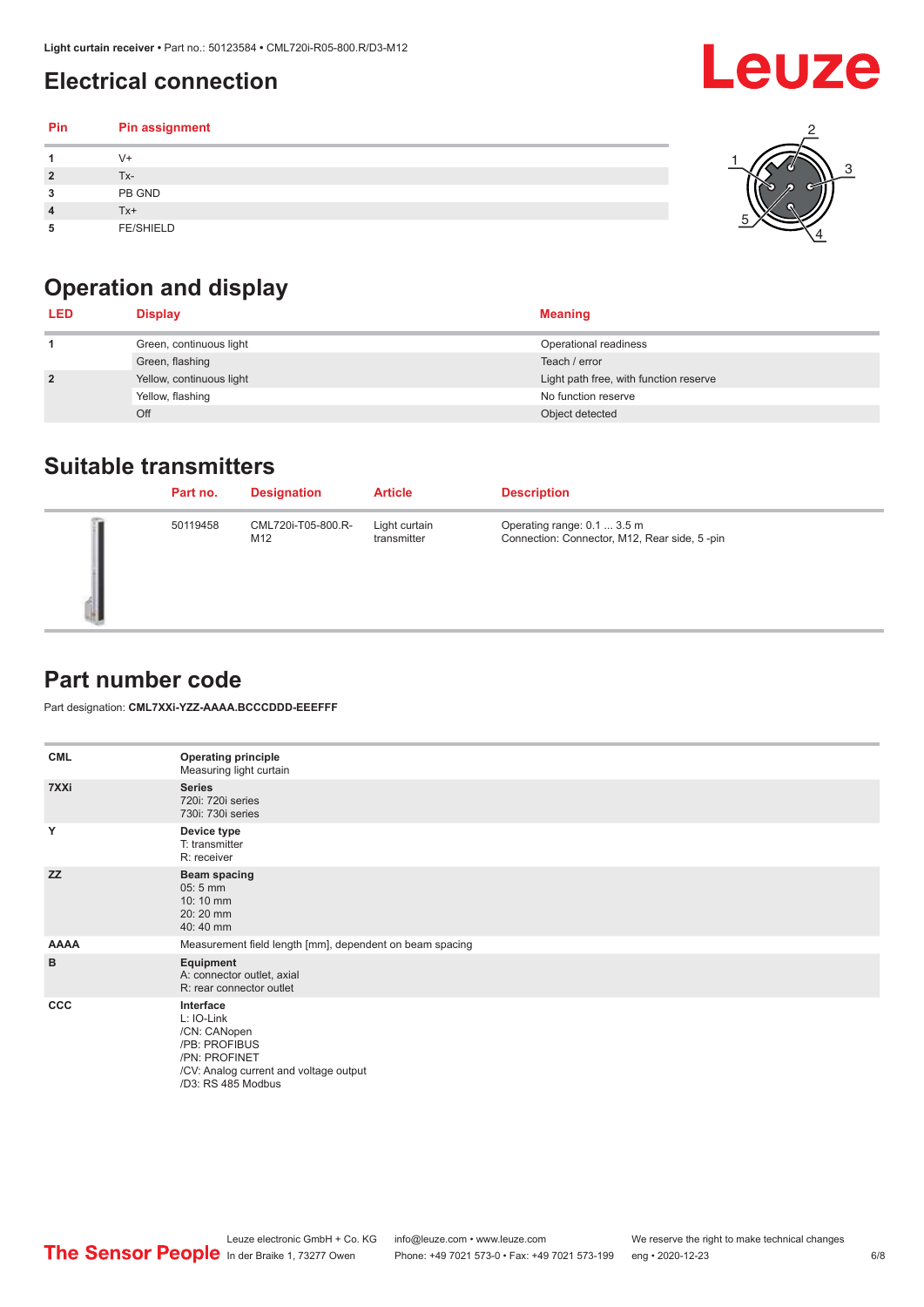#### <span id="page-6-0"></span>**Part number code**



| <b>DDD</b> | <b>Special equipment</b><br>-PS: Power Setting                                                  |
|------------|-------------------------------------------------------------------------------------------------|
| <b>EEE</b> | <b>Electrical connection</b><br>M12: M12 connector                                              |
| <b>FFF</b> | -EX: Explosion protection                                                                       |
|            | <b>Note</b>                                                                                     |
| $\bullet$  | $\&$ A list with all available device types can be found on the Leuze website at www.leuze.com. |

#### **Notes**

| Observe intended use!                                                                                                                                                                                                      |
|----------------------------------------------------------------------------------------------------------------------------------------------------------------------------------------------------------------------------|
| $\%$ This product is not a safety sensor and is not intended as personnel protection.<br>₹ The product may only be put into operation by competent persons.<br>♦ Only use the product in accordance with its intended use. |



#### **For UL applications:**

ª For UL applications, use is only permitted in Class 2 circuits in accordance with the NEC (National Electric Code). ª These proximity switches shall be used with UL Listed Cable assemblies rated 30V, 0.5A min, in the field installation, or equivalent (categories: CYJV/ CYJV7 or PVVA/PVVA7)

#### **Accessories**

## Connection technology - Connection cables

|        | Part no. | <b>Designation</b>     | <b>Article</b>   | <b>Description</b>                                                                                                                                         |
|--------|----------|------------------------|------------------|------------------------------------------------------------------------------------------------------------------------------------------------------------|
| 2<br>W | 50132079 | KD U-M12-5A-V1-<br>050 | Connection cable | Connection 1: Connector, M12, Axial, Female, A-coded, 5-pin<br>Connection 2: Open end<br>Shielded: No<br>Cable length: 5,000 mm<br>Sheathing material: PVC |

#### Connection technology - Y distribution cables

|        |   | Part no. | <b>Designation</b>          | <b>Article</b>        | <b>Description</b>                                                                                                                                                                                                                                                                                  |
|--------|---|----------|-----------------------------|-----------------------|-----------------------------------------------------------------------------------------------------------------------------------------------------------------------------------------------------------------------------------------------------------------------------------------------------|
| 圔<br>⋿ | Ø | 50118183 | K-Y1 M12A-5m-<br>M12A-S-PUR | Interconnection cable | Connection 1: Connector, M12, Axial, Female, A-coded, 5-pin<br>Connection 2: Connector, M12, Axial, Male, A-coded, 5-pin<br>Connection 3: Connector, M12, Axial, Female, A-coded, 8-pin<br>Shielded: Yes<br>Cable length fork 1: 5,000 mm<br>Cable length fork 2: 150 mm<br>Sheathing material: PUR |